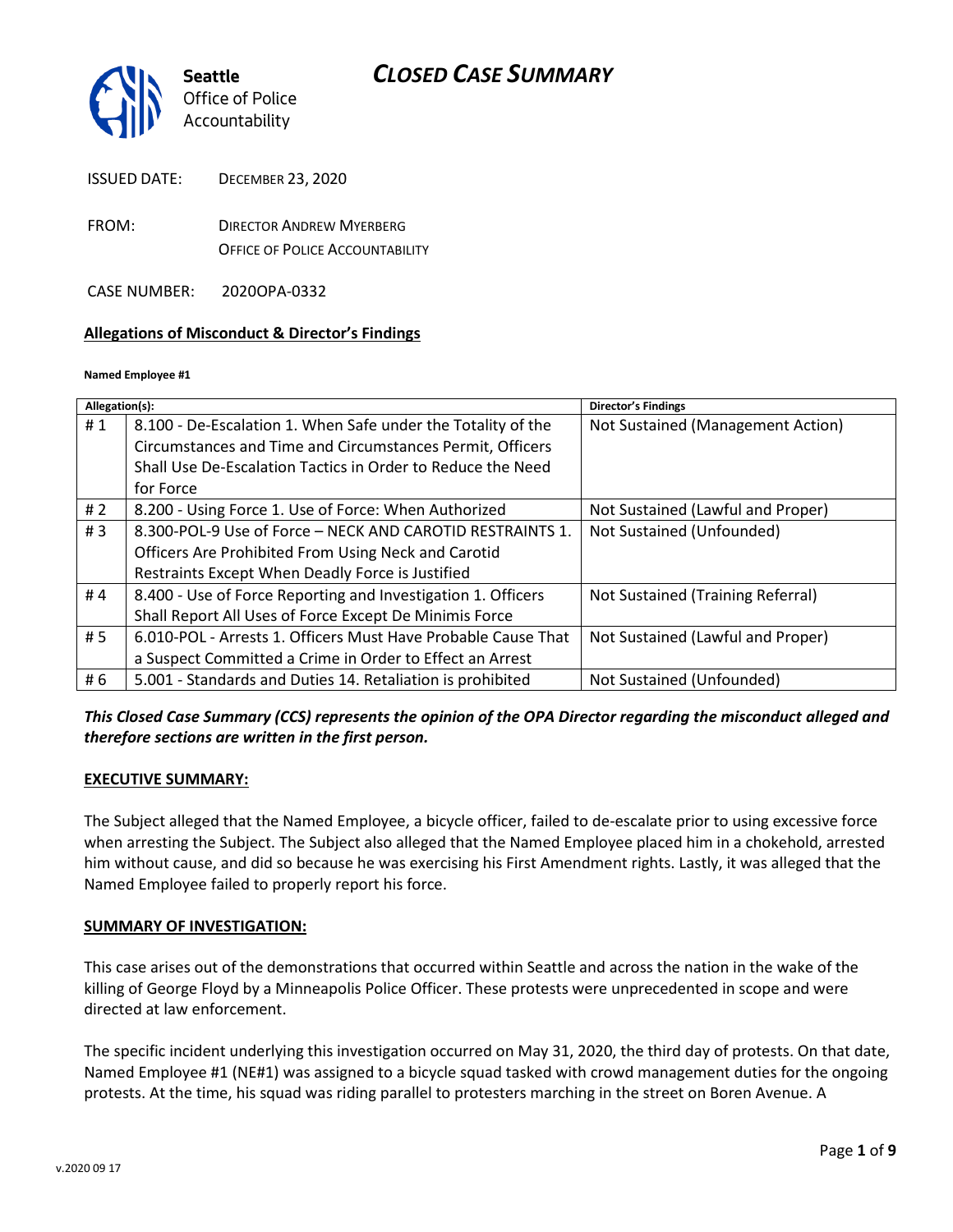OPA CASE NUMBER: 2020OPA-0332

Lieutenant ordered the unit to move nearer the front of the group of protesters. Because the protesters were marching primarily in the street, the bicycle officers traveled on the sidewalk.

A video later posted online depicted an SPD officer, ultimately identified as NE#1, riding on his bicycle and passing an individual—the Subject in this case. NE#1 appeared to attempt to pass the Subject when they made physical contact with each other. NE#1 dismounted his bicycle and took the Subject into custody. The video showed NE#1's arm around the Subject's left shoulder and it appeared possible that NE#1 made contact with the Subject's neck area during the arrest. OPA received complaints related to this video, and this investigation ensued.

### **A. Body Worn Video**

Body Worn Video (BWV), as well as third-party video, depicted NE#1's squad moving along the sidewalk. The BWV showed NE#1 riding immediately behind another officer as they attempted to navigate the crowded sidewalk, passing several individuals walking abreast including the Subject. At the time he passed the Subject, the first officer dismounted from his bicycle and walked beside it. By doing so, he was able to pass the Subject with incidental contact.

NE#1 was riding behind the first officer. NE#1's BWV depicted that, initially, he was following the first officer closely, which is a trained tactic that allows the bicycle squad to maintain unit cohesion and move as a group through crowds. The BWV showed that, when the first officer passed the Subject, a gap was created between the first officer and NE#1. The Subject appeared to step into the gap created, and NE#1's BWV depicted him reaching up off his handlebars and out of view, as if to tap the Subject on the shoulder or push him out of the way. Third-party video showed NE#1 reaching up to tap the Subject on the back or backpack.

The third-party video showed that the Subject turned to speak to NE#1 and that they were briefly beside each other. The Subject made a pointing gesture which appeared to be directed to NE#1 and referencing the amount of space or the presence of a crowd. The third-party video showed the Subject's arm moving and NE#1's bicycle move slightly down to the side, as if bumped by the Subject as NE#1 passed him. Similarly, NE#1's BWV showed jostling consistent with being bumped or pushed slightly in the moments before NE#1 took the Subject into custody. From the BWV, it appeared that, after seeming to be bumped by the Subject, NE#1 fell slightly to the right where his fall was caught by a concrete wall. OPA notes that, while there were other people in the area, the space to the Subject's left was clear at the time of the contact between him and NE#1 on his right.

Third party video as well as the BWV from the lead officer captured NE#1's arrest of the Subject. The video showed NE#1 reaching up with his left arm behind the Subject's back, grabbing the Subject by his sweatshirt on the left shoulder. NE#1 pulled the Subject over the handlebar or front wheel of his bicycle, causing the Subject to lose his balance and his left foot to leave the ground. As he dismounted his bicycle, NE#1 brough his other arm up to wrap the Subject's right shoulder. From a preliminary review of the video, it appeared that NE#1 placed his right arm over the Subject's upper chest or neck while using his left arm to control the Subject's left arm. Using his left arm, NE#1 pulled the Subject to the left and down, and NE#1's right arm was shown pointing directly downward with his palm flat against the Subject's chest. The Subject raised his arms and resisted being pulled down to the concrete, and NE#1 used his left arm to exert pressure on the Subject's right shoulder, causing NE#1's left arm to cross the Subject's chest. The resulting position placed the Subject's face in the crook of NE#1's elbow. During this interaction, another individual moved in and attempted to de-arrest the Subject. That individual grabbed the Subject by the arm momentarily before officers who had been following NE#1 moved in and separated them.



**Seattle**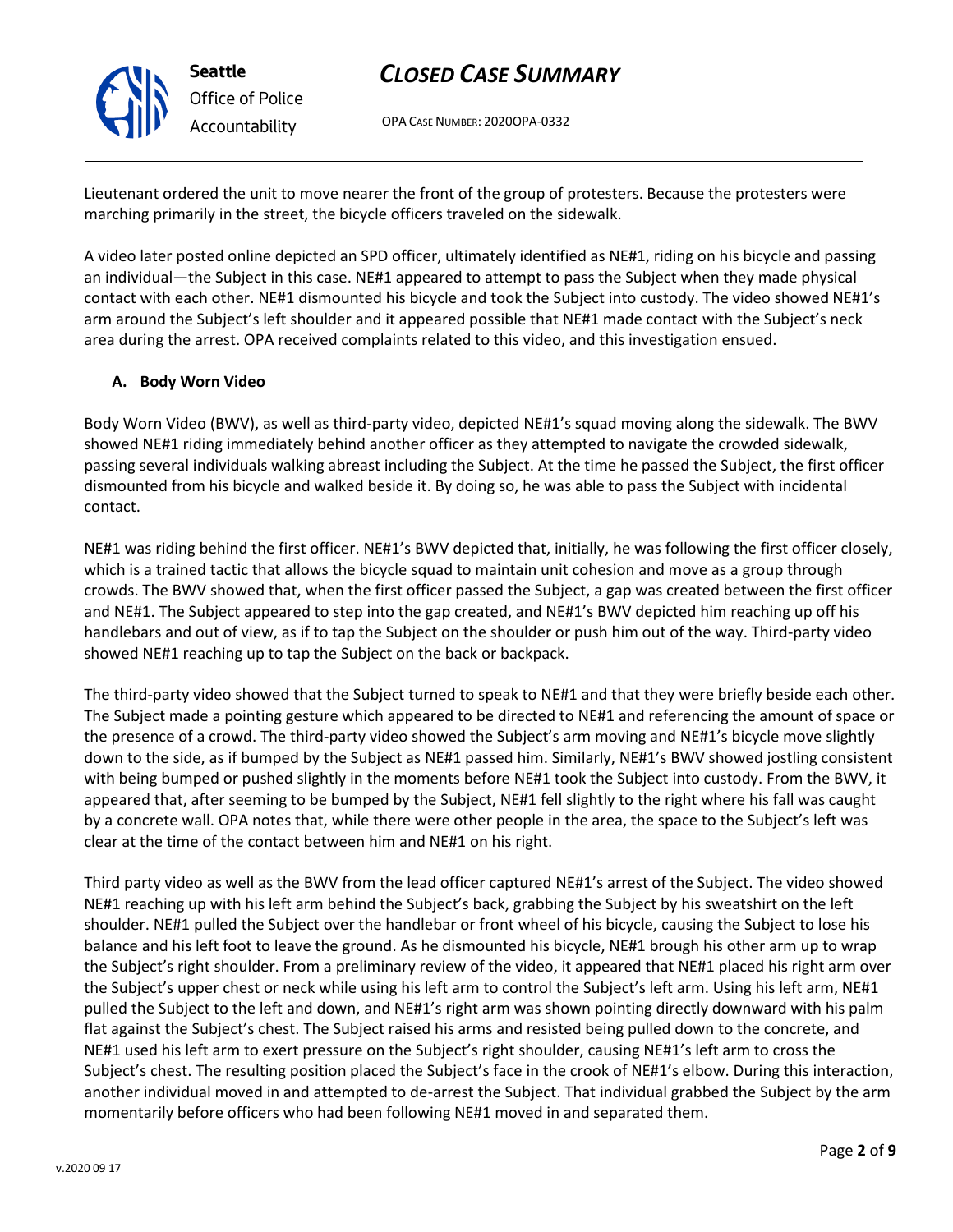OPA CASE NUMBER: 2020OPA-0332

The BWV from the lead officer also showed this portion of the arrest. NE#1 pulled the Subject backward into a planter of bushes, causing the Subject to fall on top of NE#1. A separate third-party video showed that, as soon as the Subject lay on his back, NE#1 pulled his arms up above his head and rolled him over onto his stomach. NE#1's arm stopped being in contact with the Subject's upper body. In total, this took approximately five seconds. After rolling the Subject over, NE#1 handcuffed him and placed him under arrest for obstruction.

### **B. Screening and Force Review**

After the arrest, the Subject was taken to a nearby SPD transport van and was then transported to the West Precinct. While at the precinct, the Subject was placed in a holding cell. NE#1's BWV showed that he did not screen the arrest with a supervisor while in the field since no Sergeants appeared to be available.

Ultimately, a Sergeant completed an arrest screening report for the Subject. That report stated that the screening took place at the precinct and that the Subject indicated that he was not injured during the incident and that no force was used. However, the Sergeant indicated on the form that force had been used to effect the arrest. The Sergeant who screened the incident was not equipped with BWV, so no recording of the arrest screening was available. The Sergeant's report stated that he did not have any contact with the arresting officer. The Subject was then transported to King County Jail where he was later released.

On June 19, 2020—twenty days after the incident—NE#1 completed a use of force report documenting what occurred. In it, NE#1 stated that, when passing the Subject, he tapped him on the shoulder. The Subject moved over to create space, but as NE#1 was passing the Subject "closed the space between" them, causing him to bump into NE#1 and NE#1 to lose his balance and fall. NE#1 stated his belief that the Subject's objective was to stop NE#1 from continuing up the hill, which would block the remaining officers behind him and separate them from the leading officer. NE#1 made the decision to arrest the Subject for obstruction.

NE#1 recorded the force he used. He stated that when the bystander individual attempted to de-arrest the Subject, NE#1 put his arms around the Subject's shoulders and pulled the Subject to the ground to avoid a "tug-of-war" between himself and the other individual. NE#1 placed his "left hand on [the Subject's] left shoulder, and pulled down, in order to disorient his balance, and break down his posture, so that the take down would be more controlled." According to NE#1's UOF report, this caused NE#1 and the Subject to fall over NE#1's bicycle and into a bush. The position of NE#1's arms wrapping around the Subject's shoulders, with NE#1 behind, made it appear "as if [he] was attempting some kind of vascular neck restraint, but [his] arm never [made] contact with the neck." NE#1 also wrote that he screened the incident with a Sergeant the day after the incident, and that later they saw the third-party video online. This caused NE#1 to complete a UOF report.

### **C. Subject's Claim for Damages and OPA Interview**

Approximately a month later, on July 13, 2020, the Subject filed a claim for damages with the City. In his damages claim, the Subject stated that NE#1 and other bicycle officers approached him from behind while he was walking during the protest. The claim stated that, while passing, one of the officers (NE#1) brushed the Subject and the officer "over reacted and assume[d] he had been assaulted." The claim stated that the officer jumped on the Subject and "placed his arm around his neck" before throwing the Subject to the ground. The claim stated that "[w]hen [he]



**Seattle** *Office of Police Accountability*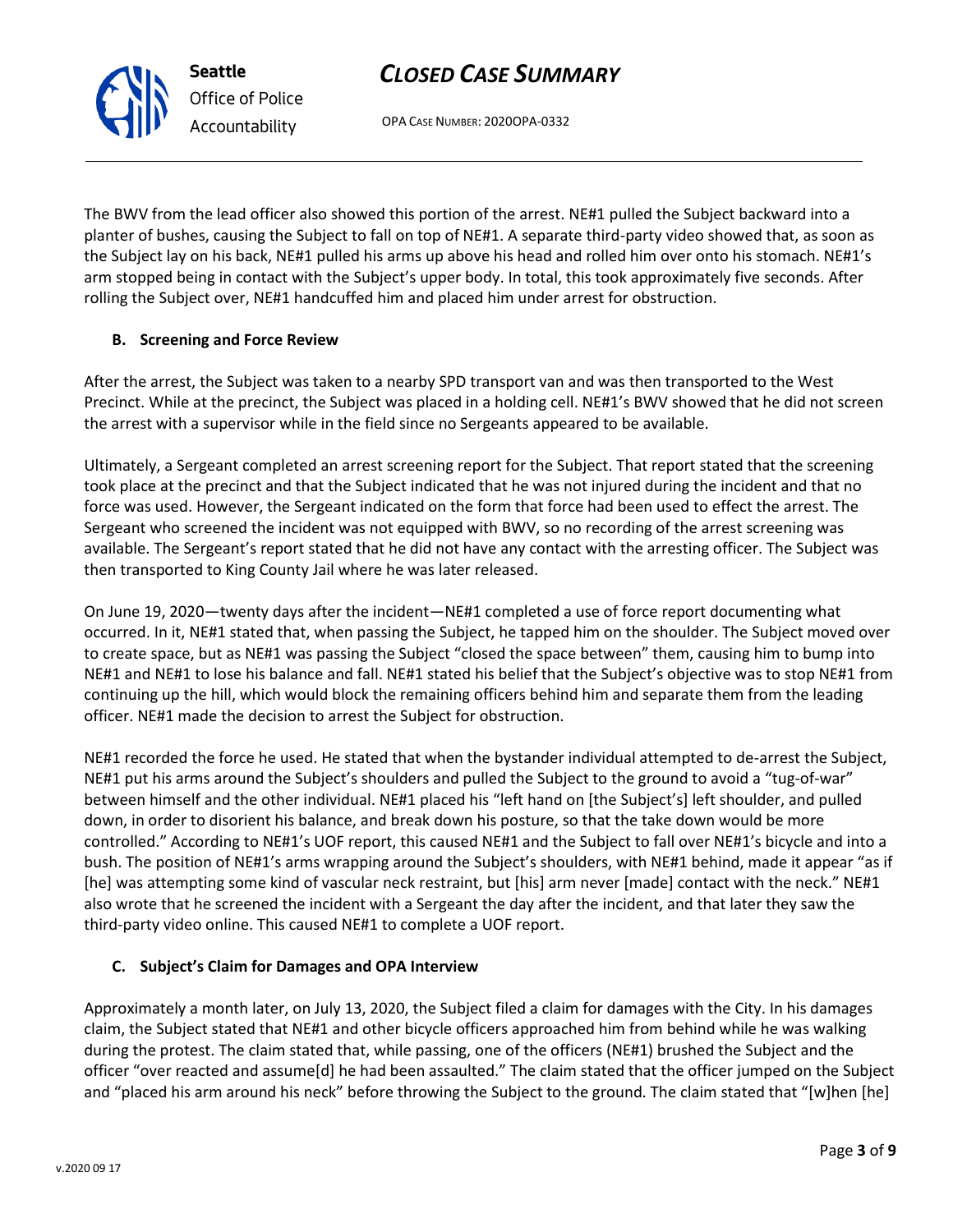

# *Office of Police Accountability*

# *CLOSED CASE SUMMARY*

OPA CASE NUMBER: 2020OPA-0332

asked the officer why he put him in a chock [sic] hold the officer said, 'he interpreted the brush-up as a push.'" The claim asserted that the Subject was arrested without cause.

In August 2020, OPA interviewed the Subject in the presence of his attorney. In that interview, the Subject stated that, while he was walking on Boren Avenue, a line of bicycle officers came up behind him. The first officer passed without issue, but the second (NE#1) tapped him on the shoulder. The Subject stated his frustration that the officers were using the sidewalk instead of the road and that he believed he told NE#1 to ride on the road instead.

The Subject stated that while passing, NE#1 "nudged" his elbow. Before he was able to react, NE#1 took him to ground. He said that he scraped his wrist but was not injured. After being arrested, he was taken to the precinct and interviewed before being transported to the jail. The interview consisted of questions about the incident.

OPA played the third-party video for the Subject. He confirmed it was an accurate portrayal of the incident and stated that the hand motion he made was to wave the officer by. He stated that the arm motion in the video was the moment when his arm "caught" NE#1. The Subject also stated that he could have moved over but was instead "standing his ground."

Clarifying his damages claim with the City, the Subject stated that NE#1's arm was around his neck during the incident, but that it was not a "chokehold." He stated that, at the time, he had asked NE#1 why he was being arrested because he did not believe he had done anything wrong. He said that he felt NE#1's arm around his neck but that he did not recall his airflow being restricted, did not lose consciousness, and did not sustain injuries to his neck. He stated that he went to a doctor's appointment a few weeks after the incident and no injuries were noted.

In summarizing the contact, the Subject said that he believed it was accurate to say he "brushed" NE#1 when NE#1 tried to pass, and that there was sufficient space to get around him. He listed the policy violations which he felt were appropriate and which are those listed in this investigation.

### **D. Employee Interviews**

OPA interviewed three SPD employees regarding this complaint. Of them, NE#1 and the screening Sergeant provided relevant information that is described below.

NE#1 was interviewed three times. The first interview took place a month after the incident, and NE#1 said that he had worked protests each day since May 31. He noted difficulty recalling specific actions he took, but, after reviewing BWV, he related the incident broadly and consistent with the facts stated above. He stated, and OPA confirmed, that he was current on training for the policies involved in this incident. He stated that he had been given an order to move to the front of the protesters and recalled following the lead officer closely as they rode up Boren Avenue. The officers elected to ride on the sidewalk because the road was occupied by protesters marching in groups. On the sidewalk, there were also many people present and limited space.

NE#1 stated that he saw the Subject move out of the way to allow the leading officer to pass. After the leading officer passed, he recalled the Subject "fill in" the resulting gap between the leading officer and NE#1. Consistent with his training, NE#1 was trying to stay with the lead officer, so he yelled at the Subject to move and then tapped his back. He began to pass the Subject but was bumped from the side and thought that the Subject was trying to push him. He said that he then took the Subject to ground to arrest him.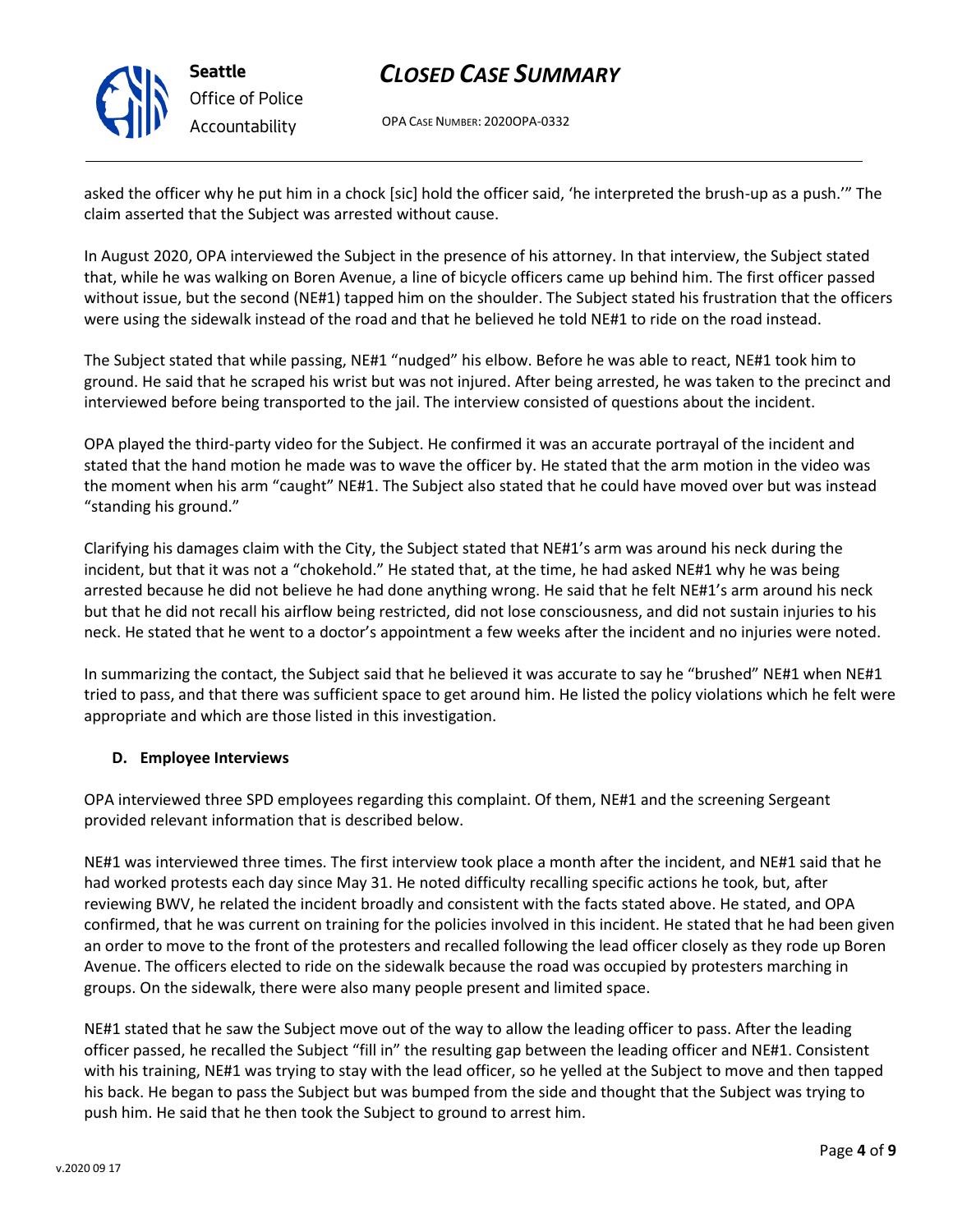OPA CASE NUMBER: 2020OPA-0332

NE#1 said that de-escalation in this situation was safe and feasible until the Subject made physical contact with him. He stated that, at the time of the incident, he was in uniform and clearly identifiable as an officer, and that he was giving verbal commands to move. Because he was wearing a gas mask, he was not sure if he was audible, so he tapped the Subject on the back or shoulder, which the Subject appeared to understand. He said that, once the Subject bumped him, there was no additional space and he had to act quickly to prevent further obstruction or assault. He denied arresting the Subject because he was at a protest or for being critical of officers.

OPA asked NE#1 to describe his actions during the third-party video and BWV. NE#1 pointed out the tap on the Subject's back and the moment where the Subject turned to make a hand motion. He then stated that the Subject "closed the gap" with him when he passed the Subject on the third-party video. He recalled feeling the contact, losing balance, and falling to his right against the concrete wall. He stated that, in the seconds that followed, he tried to use de minimis force—defined by SPD as force to guide or control that does not cause pain—in order to gain control of the Subject. While he was trying to control the Subject, another individual tried to de-arrest him, and NE#1 took the Subject down. This caused him and the Subject to fall into the bushes with the Subject on top, and he tried to use his body weight to roll the Subject over. Once he did, he took his weight off the Subject and completed the arrest. He said that he could not arrest the Subject without using the force he did.

Regarding his decision to use his arm in the vicinity of the Subject's neck, NE#1 stated that SPD had never trained him to use a neck restraint or "chokehold" and that he did not do so here. He said that during the incident, the Subject's breathing was not restricted, and he did not appear to lose consciousness. He did not remember the Subject complaining of injuries. NE#1 confirmed that he did not actually make contact with the Subject's neck.

OPA questioned NE#1 about why he did not report using force on the Subject and did not complete a UOF report immediately, as policy generally requires. NE#1 initially stated that he screened the arrest with a Sergeant at the time of arrest. When OPA was unable to locate BWV showing a screening (NE#1's BWV did not depict it), he stated in a follow-up interview that he was likely mistaken. He recalled a Sergeant speaking to him later at the precinct about whether he was the arresting officer and recalled indicating that he did not use reportable force.

NE#1 clarified that, in his opinion, he had used de minimis force because the Subject did not complain of any pain or injury during the incident. NE#1 was ultimately prompted to complete a UOF report after he saw the third-party video circulating on Twitter. When he saw it, he realized that it appeared that it was being asserted that he used a vascular neck restraint (commonly called a "chokehold") and he wanted to clarify the force he actually did use. He stated that he delayed completing the UOF report because of the tempo of operations related to the protests.

OPA also interviewed the Sergeant who ultimately screened the arrest at the precinct. The Sergeant said that he was often assigned as a screening Sergeant for prisoner processing and was in that capacity on the date of the incident. He was assigned to a different transport van than the one which transported the Subject, so he conducted the screening at the precinct. The Sergeant said that, based on the arrest reports, he did not believe reportable force was used and did not see any injuries on the Subject. During the screening itself, the Subject did not report being subject to a "chokehold" or other neck restraint and did not complain of pain. The Sergeant did not recall speaking to NE#1 but did not believe it necessary based on the screening he conducted with the Subject.

### **ANALYSIS AND CONCLUSIONS:**

### **Named Employee #1 - Allegation #1**



**Seattle** *Office of Police Accountability*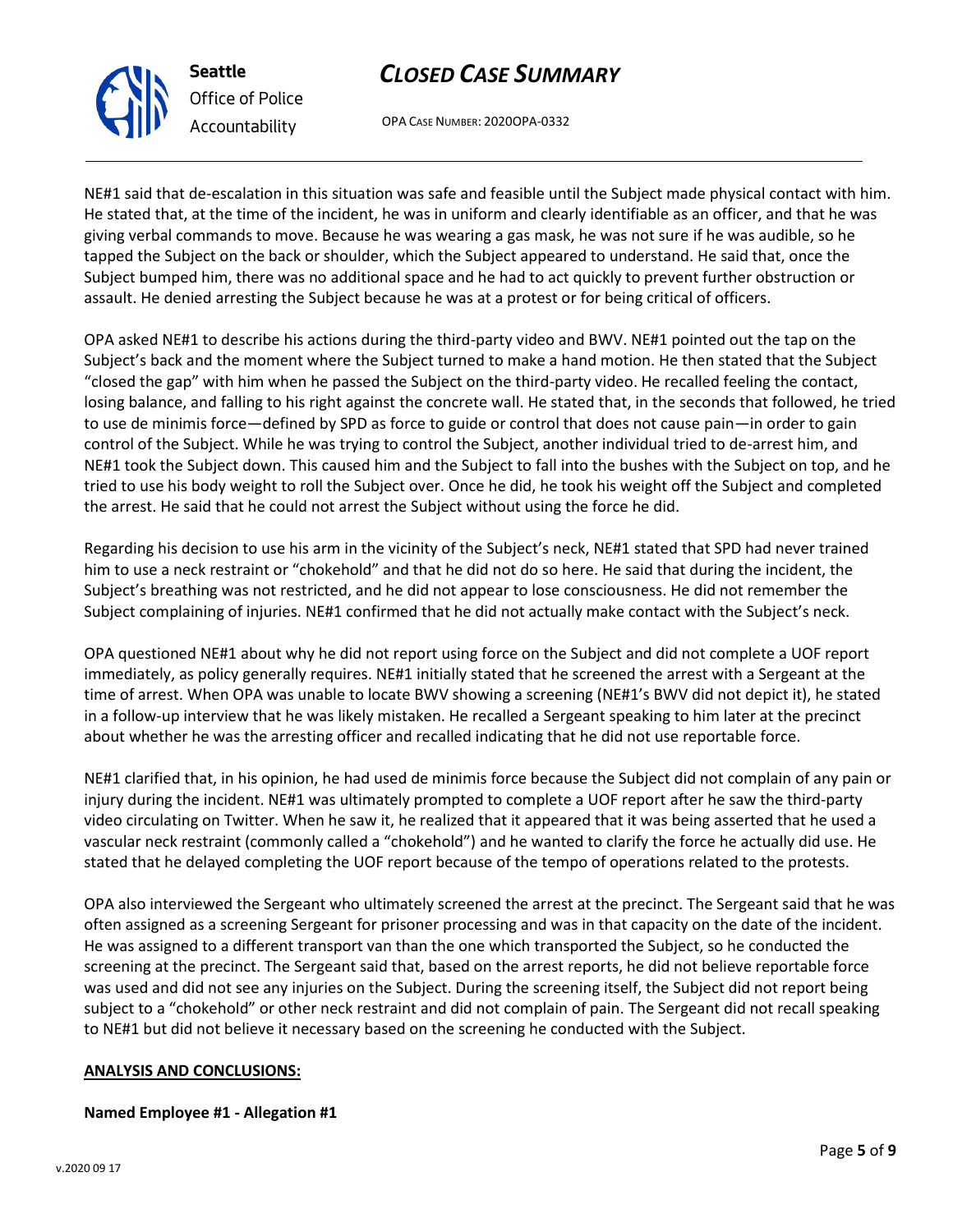

OPA CASE NUMBER: 2020OPA-0332

### *8.100 - De-Escalation 1. When Safe under the Totality of the Circumstances and Time and Circumstances Permit, Officers Shall Use De-Escalation Tactics in Order to Reduce the Need for Force*

In evaluating de-escalation, OPA is required to determine whether NE#1 took sufficient steps to avoid the use of force. These steps – which constitute de-escalation, include seeking time, distance, and shielding. While deescalation is a requirement prior to using force, this is only where it is safe or feasible.

As a general matter, when a person is actively assaulting an officer, de-escalation is no longer safe or feasible. With regard to safe, an officer is not required – or expected – to stand by idly while they are being assaulted and to permit further assaults to occur prior to taking action. With regard to feasible, where an incident is fast evolving – particularly an ongoing physical conflict as opposed to a static situation – there is insufficient time to de-escalate, thus excusing officers from doing so.

OPA's analysis of this case is similar to that set forth in 2020OPA-0330. First, in both cases, bicycle officers were riding down the sidewalk with sufficient room between them and individuals to their left when those individuals made physical contact with the officers. Second, both officers made the decision to take the individuals into custody and used force to do so. Third, in both cases OPA determined that there was probable cause to arrest and, with that legal authority, the right to use force. Fourth and last, in both cases OPA believed that simply because the officers could have taken these actions did not mean that they should have.

OPA has seen a number of cases where individual officer decisions to take action on misdemeanor offenses have the result of escalating the crowd and leading to instances of even more force. Indeed, as noted in 2020OPA-0330, OPA can track multiple investigations stemming from one such decision and can similarly track large scale dispersals.

Given this, OPA recommended in 2020OPA-0330 and reiterates here that the Department modify its policies to place more parameters around officer discretion with misdemeanor offenses and to ensure that officers are balancing the possible escalation of tensions within the crowd against the need to make the arrest. This calculation is particularly important where the protests are directly focused on police. Such law enforcement action, even if warranted, can be perceived by crowds as illegitimate and, thus, cause unrest that creates a cycle of violence. OPA refers the Department to the specific language of its Management Action Recommendation set forth in 2020OPA-0330.

### Recommended Finding: **Not Sustained (Management Action)**

### **Named Employee #1 - Allegation #2** *8.200 - Using Force 1. Use of Force: When Authorized*

SPD Policy 8.200(1) requires that force used by officers be reasonable, necessary and proportional. Officers shall only use "objectively reasonable force, proportional to the threat or urgency of the situation, when necessary, to achieve a law-enforcement objective." Whether force is reasonable depends "on the totality of the circumstances" known to the officers at the time of the force and must be balanced against "the rights of the subject, in light of the circumstances surrounding the event." (SPD Policy 8.050.) The policy lists a number of factors that should be weighed when evaluating reasonableness. (*See id*.) Force is necessary where "no reasonably effective alternative to the use of force appeared to exist" and "the amount of force used was reasonable to effect the lawful purpose intended." (*Id*.) Lastly, the force used must be proportional to the threat posed to the officer. (*Id*.)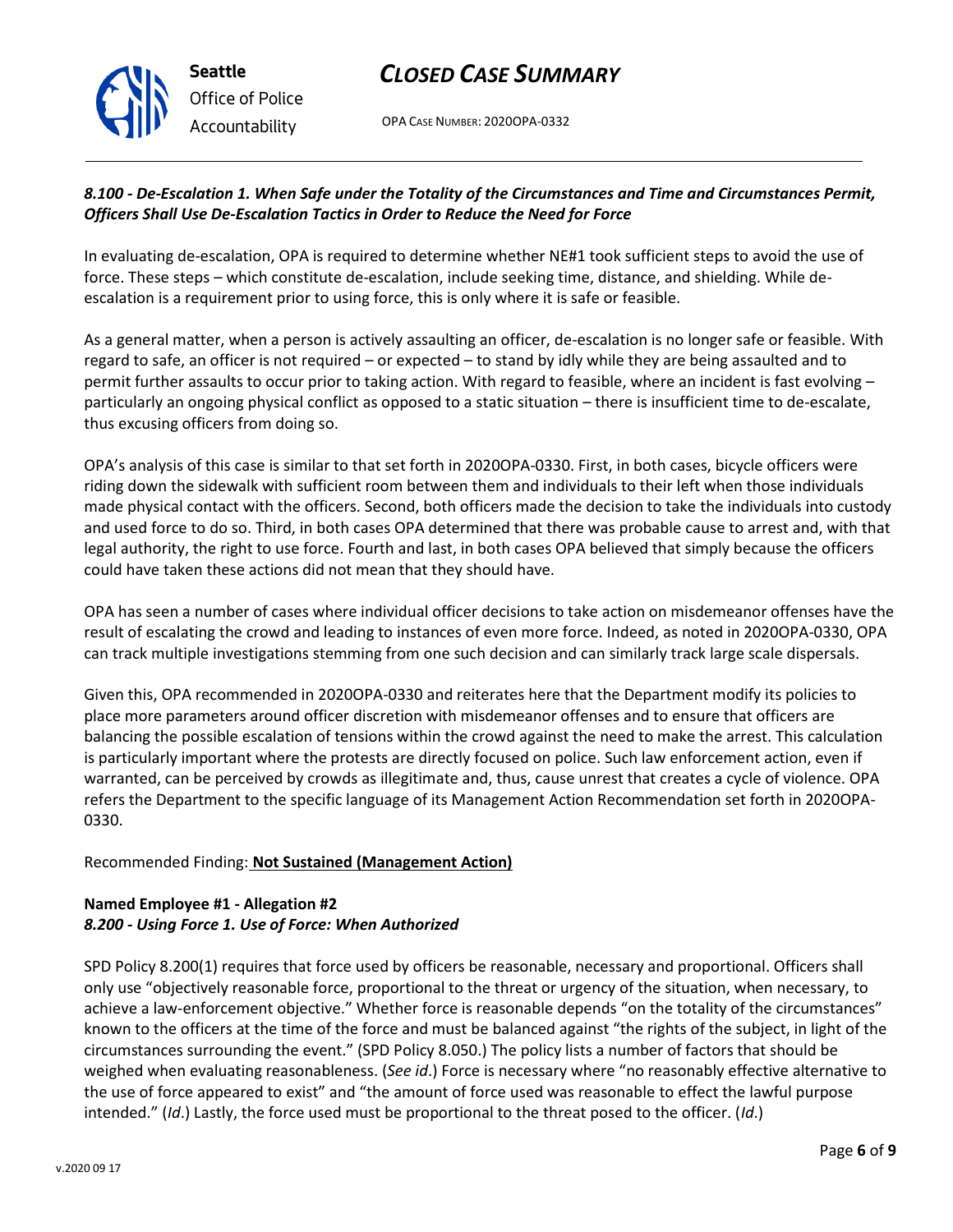

OPA CASE NUMBER: 2020OPA-0332

For the foregoing reasons, OPA finds that NE#1's force was consistent with policy.

First, the force was reasonable because NE#1 and his squad were surrounded by a crowd which could reasonably be expected to take notice of an arrest. Indeed, as soon as NE#1 attempted to arrest the Subject, an individual attempted to de-arrest him, which required NE#1 to take the Subject to ground rather than engage in a tug-of-war which might lead to injury to any or all of them. Moreover, given (as discussed below) that NE#1 had probable cause, he had the right to use force if needed to effectuate the arrest.

Second, the force was necessary both to actually detain the Subject, and to do so quickly under the circumstances. The BWV showed the Subject raising his hands and, according to interviews, questioning the basis for his detention. While in many circumstances an officer might be able to gain voluntary compliance through discussion, the presence of others and the general hostility of the crowd meant that verbal commands and explanations were unlikely to be effective and risked increasing the risk that the situation could escalate. In addition, the force used, which was comprised of pulling the Subject to the ground and then controlling him to handcuff him, was of a reasonable degree to effect NE#1's lawful goals.

Finally, the force was proportional to the dangers of the crowd and to the Subject's initial refusal to comply with the arrest. While the Subject did not appear to pose a significant physical risk to NE#1 or the other officers, his initial resistance and the acts of others to de-arrest him nevertheless increased the danger of the situation the longer it went on. Further, the relatively low-level force used by NE#1 was no higher than needed to arrest the Subject and, as soon as the Subject was in custody, NE#1 modulated and then ceased using force altogether.

Accordingly, OPA recommends that this allegation be Not Sustained – Unfounded.

### Recommended Finding: **Not Sustained (Lawful and Proper)**

### **Named Employee #1 - Allegation #3**

### *8.300-POL-9 Use of Force – NECK AND CAROTID RESTRAINTS 1. Officers Are Prohibited From Using Neck and Carotid Restraints Except When Deadly Force is Justified*

At the time of this incident, SPD Policy 8.300-POL-9 governed the use of neck or carotid holds by SPD officers. The policy indicated that these tactics are strongly disfavored by the Department prohibited unless deadly force would be justified. (SPD Policy 8.300-POL-9.) The policy further required that the use of such tactics will result in a FIT investigation. (*Id*.) While the policy did not clearly define neck or carotid holds, it logically follows that they are purposeful applications of force by an officer to a subject's neck.

OPA finds, based on the statements by the Subject as well as the video evidence, that NE#1 did not apply a neck or carotid hold to the Subject.

First, NE#1 denied using a neck or carotid hold and he further stated that he did not make any contact with the Subject's neck. Second, the video of the incident was consistent with NE#1 using his arm to put pressure on the Subject's shoulders and upper arms to control the movement of his body, as NE#1 ultimately described in his interviews and reports. While it appeared that neck contact was possible from first glace at the video, a more thorough review indicated that this did not actually occur. Third, the Subject stated that he did not feel his airway or blood-flow become restricted, as is would be the case in any restraint commonly understood to be a "chokehold." This further convinces OPA that a neck or carotid hold was not used.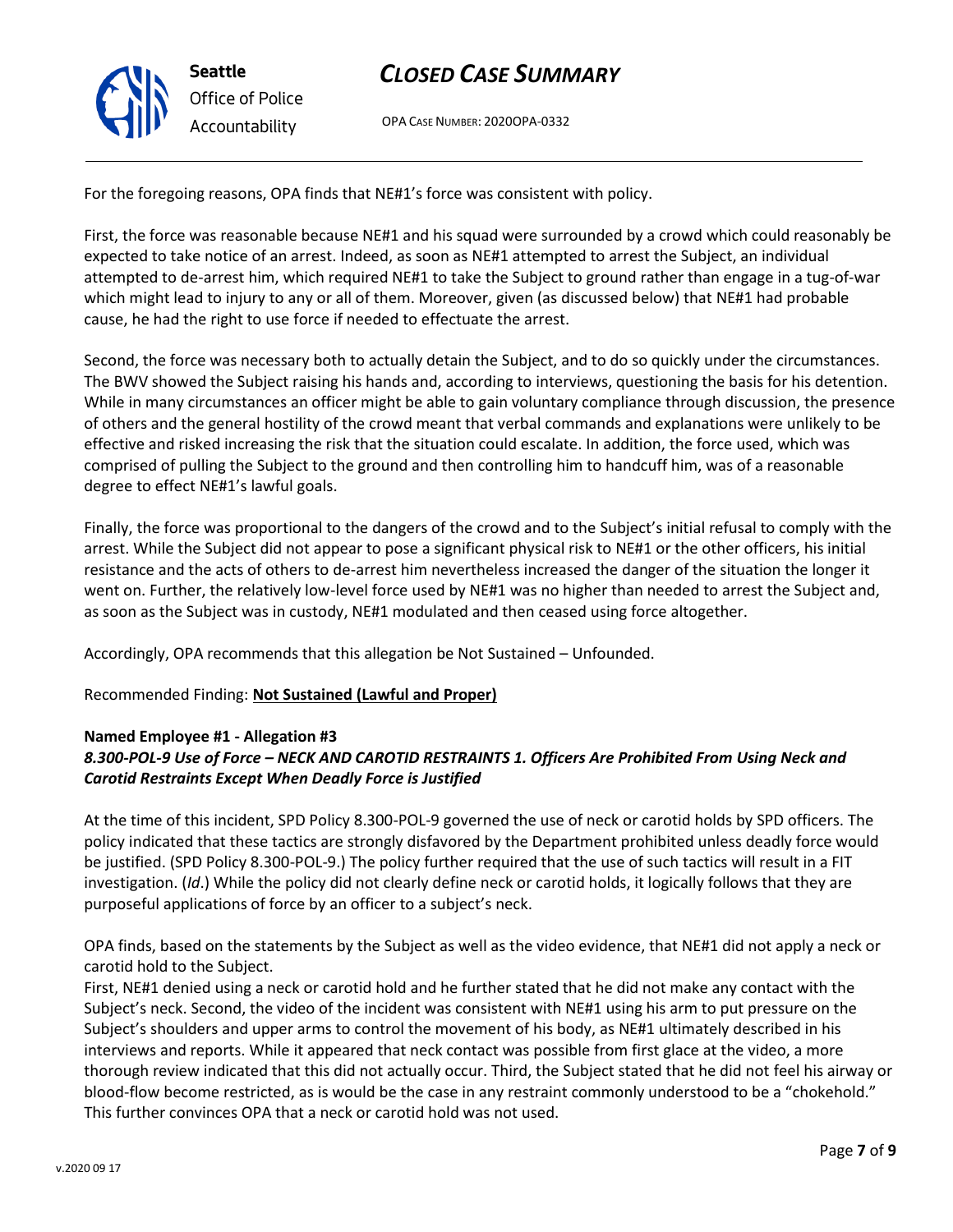

OPA CASE NUMBER: 2020OPA-0332

Given these conclusions, OPA recommends that this allegation be Not Sustained – Unfounded.

Recommended Finding: **Not Sustained (Unfounded)**

### **Named Employee #1 - Allegation #4**

*8.400 - Use of Force Reporting and Investigation 1. Officers Shall Report All Uses of Force Except De Minimis Force*

SPD Policy 8.400-POL-1 requires that officers report all uses of force except de minimis force. This policy defines different levels of force and is intended to devote greater resources to reviewing more serious types of force. *Id*.

OPA notes at the outset that while NE#1 is correct that de minimis force need not be reported, the force he used here was greater than de minimis. SPD policy defines de minimis force to be "use of compliance holds without the use of sufficient force to cause pain." (*Id*.) By contrast, it defines Type I force as: "[c]ontrolled placement/takedown that results in a complaint of pain *or causes/is likely to cause transitory pain or disorientation*." (*Id.*) (*emphasis added*).

Here, NE#1's UOF report indicated that he used downward pressure to "disorient [the Subject's] balance" and permit a controlled takedown. Moreover, he recorded falling backward over his bicycle and in doing so, becoming tangled with it. A reasonable officer should infer that, in addition to disorientation, taking the Subject to ground in this manner was "likely to cause transitory pain." While NE#1 was correct that there was no report of pain, this alone did not relieve him of the requirement that he document and report the force.

However, OPA does not believe that NE#1 intentionally concealed force. Rather, it appears that, while acting in good faith, he misinterpreted the force reporting requirements, as well as the way SPD classifies a takedown that is not accompanied by a complaint of pain or injury. Under the specific circumstances of this case, OPA does not believe that NE#1's mistake was necessarily unreasonable. Moreover, in OPA's experience, it is quite likely that other officers share the same misapprehension. In addition, when NE#1 discovered the recordings of the force that led to significant public concern, he consulted with a supervisor and, ultimately, completed a UOF report. That report was both thorough and accurate. The reporting delay, while unfortunate, was also attributable to the fact that NE#1 was working near-constant crowd management duty.

For these reasons and given that NE#1 is a relatively new officer who has never been disciplined for any policy violation, let alone for failing to properly classify and report force, OPA believes that retraining is the appropriate result. Accordingly, OPA recommends that this allegation be Not Sustained – Training Referral.

• **Training Referral:** OPA recommends that NE#1's chain of command review with him the force classifications and associated reporting requirements, including examples to help clarify borderline cases. This training should be documented, and that documentation retained in an appropriate database.

Recommended Finding: **Not Sustained (Training Referral)**

### **Named Employee #1 - Allegation #5**

*6.010-POL - Arrests 1. Officers Must Have Probable Cause That a Suspect Committed a Crime in Order to Effect an Arrest*